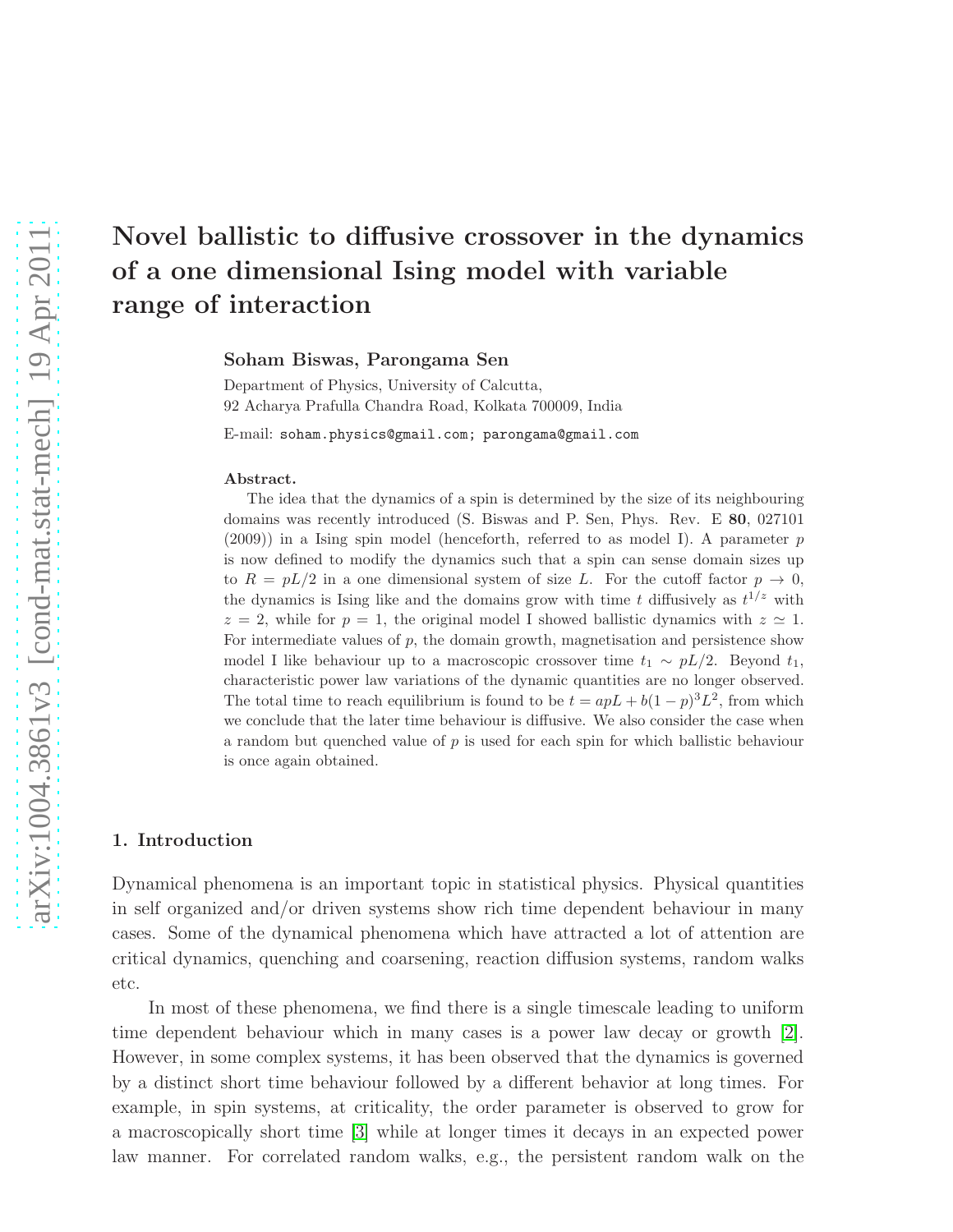other hand, one finds a ballistic (i.e., when the root mean square (rms) displacement scales linearly with time) to diffusive (rms displacement varying as the square root of time) crossover in the dynamics [\[4\]](#page-13-2). Random walks on small world networks show a completely opposite behaviour, the number of distinct sites visited by the walker has an initial diffusive scaling followed by a ballistic variation with time [\[5\]](#page-13-3). This is also true for a biased random walker.

In this paper, we study a dynamical model of Ising spins in one dimension which is governed by a single parameter. The system is a generalised version of a recently proposed model in  $|1|$  (which we refer to as model I henceforth) where the state of the spins  $(S = \pm 1)$  may change in two situations: first when its two neighbouring domains have opposite polarity, and in this case the spin orients itself along the spins of the neighbouring domain with the larger size. This case may arise only when the spin is at the boundary of the two domains. The neighbouring domain sizes are calculated excluding the spin itself, however, even if it is included, there is no change in the results. A spin is also flipped when it is sandwiched between two domains of spins with same sign. When the two neighbouring domains of the spin are of the same size but have opposite polarity, the spin will change its orientation with fifty percent probability. Except for this rare event the dynamics in the above model is deterministic. This dynamics leads to a homogeneous state of either all spins up or all spins down. Such evolution to absorbing homogeneous states are known to occur in systems belonging to directed percolation (DP) processes, zero temperature Ising model, voter model etc. [\[6,](#page-13-5) [7\]](#page-13-6).

Model I was introduced in the context of a social system where the binary opinions of individuals are represented by up and down spin states. In opinion dynamics models, such representation of opinions by Ising or Potts spins is quite common [\[8\]](#page-13-7). The key feature is the interaction of the individuals which may lead to phase transitions between a homogeneous state to a heterogeneous state in many cases [\[9\]](#page-13-8).

Model I showed the existence of novel dynamical behaviour in a coarsening process when compared to the dynamical behaviour of DP processes, voter model, Ising models etc. [\[10,](#page-13-9) [11,](#page-13-10) [12,](#page-13-11) [13,](#page-13-12) [14\]](#page-13-13). The domain sizes were observed to grow as  $t^{1/z}$  with the exponent z very close to unity. It may be noted that the dynamics of a domain wall can be visualised as the movement of a walker and therefore the value  $z \approx 1$  indicated that the effective walks are ballistic. When stochasticity is introduced in this model, such that spin flips are dictated by a so called "temperature" factor, it shows a robust behaviour in the sense that only for the temperature going to infinity there is conventional Ising model like behaviour with  $z = 2$ , i.e., the domain wall dynamics becomes diffusive in nature [\[15\]](#page-13-14).

In this work, we have introduced the parameter  $p$ , which we call the cutoff factor, such that the maximum size of the neighbouring domains a spin can sense is given by  $R = pL/2$  in a one dimensional system of L spins with periodic boundary condition. It may be noted that for  $p = 1$ , we recover the original model I where there is effectively no restriction on the size sensitivity of the spins.  $R = 1$  corresponds to the nearest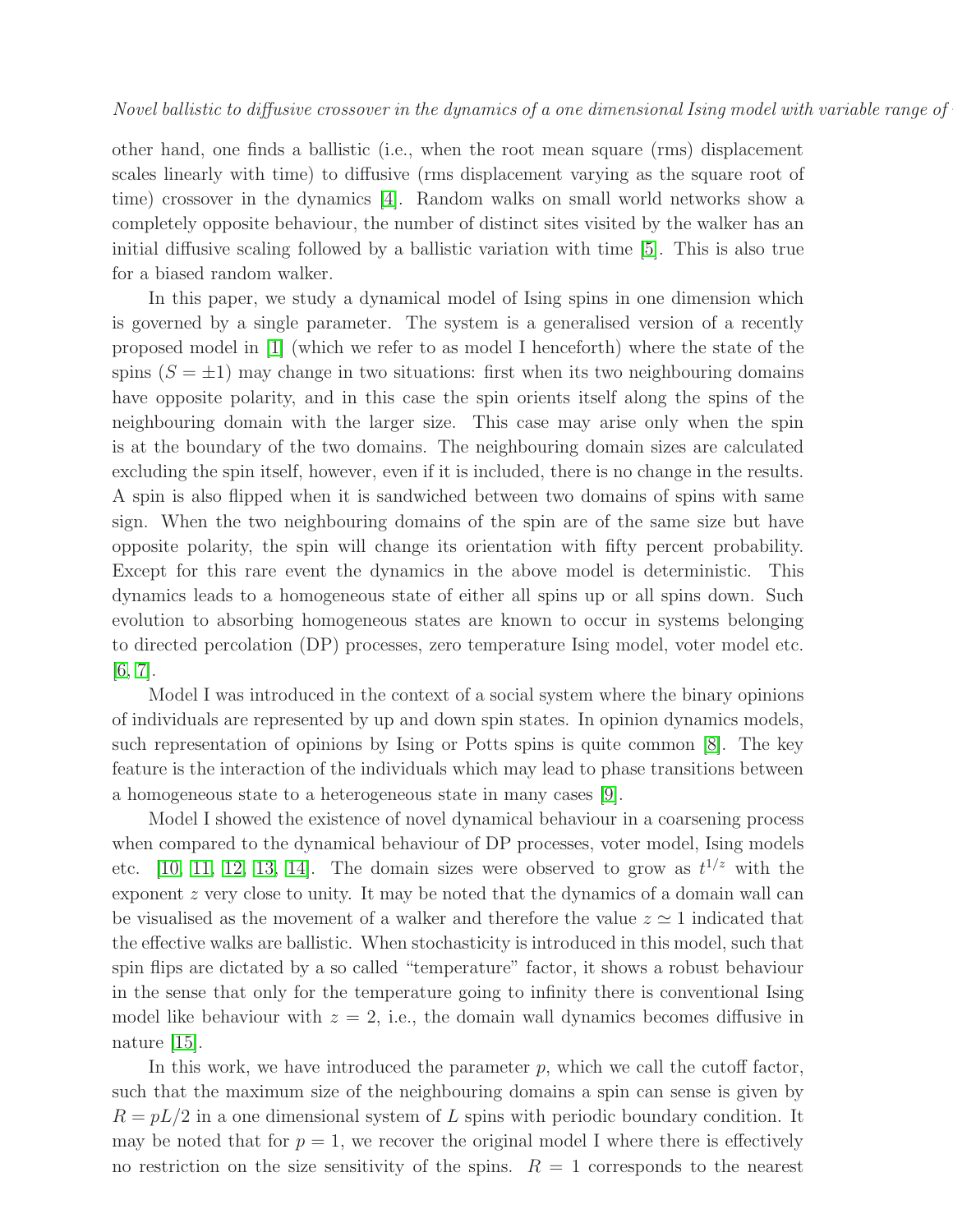neighbour Ising model where  $p \to 0$  in the thermodynamic limit.

By the introduction of the parameter  $p$  we have essentially defined a restricted neighbourhood of influence on a spin. Thus here we have a finite neighbourhood to be considered, which is like having a model with finite long range interaction. In addition, here we impose the condition that within this restricted neighbourhood, the domain structure is also important in the same way it was in model I. If one considers opinion dynamics systems (by which model I was originally inspired), the domain sizes represent some kind of social pressure. A finite cutoff (i.e.,  $p < 1$ ) puts a restriction on the domain sizes which may correspond to geographical, political, cultural boundaries etc. The case with uniform cutoff signifies that all the individuals have same kind of restriction; we have also considered the case with random cutoffs which is perhaps closer to reality.

In the next section, we describe the dynamical rule and quantities estimated. We present the results for the case when  $p$  is same for all spins in section III and IV and in section V we consider the case when the values of  $p$  for each spin is random, lying between zero and unity and constant over time for each spin. In the last section, we end with concluding remarks.

## 2. Dynamical rule and quantities calculated

As mentioned before, only the spins at the boundary of a domain wall can change its state. When sandwiched between two domains of same sign, it will be always flipped. On the other hand, for other boundary spins (termed the target spins henceforth), there will be two neighbouring domains of opposite signs. For such spins, we have the following dynamical scheme: let  $d_{up}$  and  $d_{down}$  be the sizes of the two neighbouring domains of type up and down of a target spin (excluding itself). In model I, the dynamical rule was like this: if  $d_{up}$  is greater (less) than  $d_{down}$ , the target spin will be up (down) and if  $d_{up} = d_{down}$  the target spin is flipped with probability 0.5. Now, with the introduction of p, the definition of  $d_{up}$  and  $d_{down}$  are modified:  $d_{up} = \min\{R, d_{up}\}\$  and similarly  $d_{down} = \min\{R, d_{down}\}$  while the same dynamical rule applies.

As far as dynamics is concerned, we investigate primarily the time dependent behaviour of the order parameter, fraction of domain walls and the persistence probability. The order parameter is given by  $m = \frac{|L_{up} - L_{down}|}{L}$  where  $L_{up}$  ( $L_{down}$ ) is the number of up (down) spins in the system and  $L = L_{up} + L_{down}$ , the total number of spins. This is identical to the (absolute value of) magnetisation in the Ising model.

The average fraction of domain walls  $D_w$ , which is the average number of domain walls divided by the system size  $L$  is identical to the inverse of average domain size. Hence the dynamical evolution of the order parameter and fraction of domain walls is expected to be governed by the dynamical exponent  $z; m \propto t^{1/(2z)}$  and  $D_w \simeq t^{-1/z}$  [\[2\]](#page-13-0).

The persistence probability  $P(t)$  of a spin is the probability that it remains in its original state up to time t [\[14\]](#page-13-13) is also estimated.  $P(t)$  has been shown to have a power law decay in many systems with an associated exponent  $\theta$ . The persistence probability,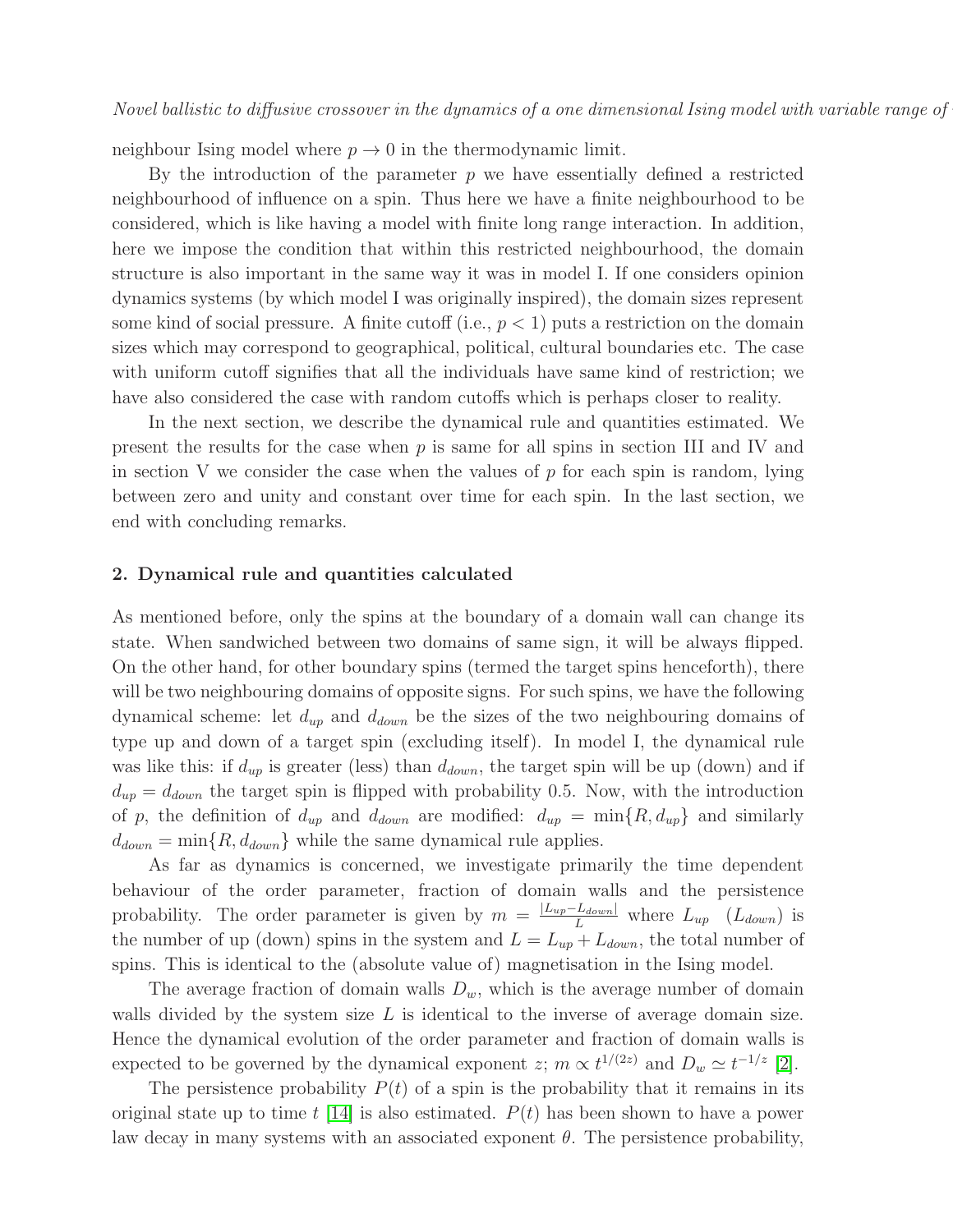in finite systems has been shown to obey the following scaling form [\[16,](#page-13-15) [17\]](#page-13-16)

<span id="page-3-1"></span>
$$
P(t, L) \propto L^{-\alpha} f(t/L^z). \tag{1}
$$

The exponent  $\alpha = \theta z$  is associated with the saturation value of the persistence probability at  $t \to \infty$  when  $P_{sat}(L) = P(t \to \infty, L) \propto L^{-\alpha}$  [\[16\]](#page-13-15).

In the simulations, we have generated systems of size  $L \leq 6000$  with a minimum of 2000 initial configurations for the maximum size in general. Depending on the system size and time to equilibriate, maximum iteration times have been set. Random updating process has been used to control the spin flips. In general, the error bars in the data are less than the size of the data points in the figures and therefore not shown.

## 3. Case with finite  $R(p \to 0)$

In this section, we discuss the case when  $R$  is finite. Effectively this means that  $R$  does not scale with  $L$  and is kept a constant for all system sizes. Since  $R$  is kept finite, expressing  $R = pL/2$  implies  $p \to 0$  in the the thermodynamic limit. For  $R = 1$ , the model is same as the Ising model as the dynamical rule is identical to the zero temperature Glauber dynamics. But it may be noted that making  $R > 1$  will make the dynamical rules different from the case of  $R = 1$  $R = 1$ ; as an example we show in Fig. 1 how making  $R = 2$  or 3 changes the dynamical rule compared to  $R = 1$ .



<span id="page-3-0"></span>Figure 1. A schematic picture to show the dynamics in the present model for a finite value of  $R$ . Both the encircled spins will change their state with fifty percent probability for the nearest neighbour Ising model  $(R = 1)$ . For  $R = 2$ , the encircled spin on the left will flip with probability  $1/2$  while the one on the right will flip with probability 1. For  $R = 3$ , the left one will not flip but the right one will.

We have simulated systems with  $R = 2$  and  $R = 3$  which show that the dynamics leads to the equilibrium configuration of all spins up/down. Not only that, the dynamic exponents also turn out to be identical to those corresponding to the nearest neighbour Ising values (i.e.,  $\theta = 0.375$  and  $z = 2$ ). As R is increased, the finite size effects become stronger, however, it is indicated that the Ising exponents will prevail as the system size becomes larger. In an indirect way, we have shown later that  $z = 2$  as  $p \to 0$  using a general scaling argument. The behaviour of the different dynamic quantities for  $R = 3$ are shown in Figs [2](#page-4-0) and [3.](#page-4-1)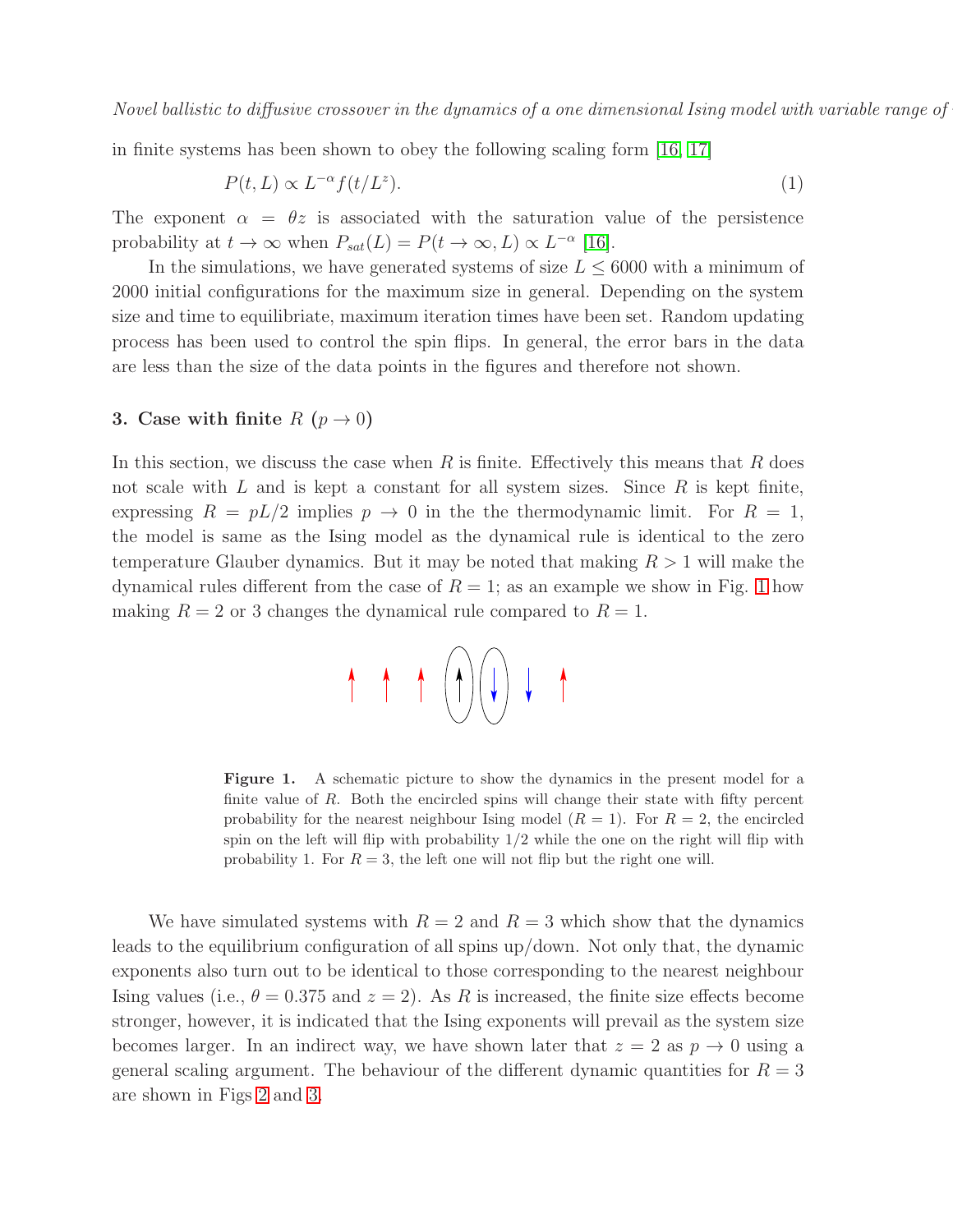

<span id="page-4-0"></span>**Figure 2.** Decay of the fraction of domain walls  $D_w(t)$  with time for  $R = 3$  and two different system sizes shown in a log-log plot. The dashed line has slope equal to 0.5. Inset shows growth of magnetisation  $m(t)$  with time for  $R = 3$ ; the dashed line here has slope equal to 0.25.



<span id="page-4-1"></span>**Figure 3.** Decay of persistence probability  $P(t)$  with time for three different sizes shown in a log-log plot. The straight line has slope 0.375.

#### 4. Case with  $p > 0$

In this section, we discuss the case when  $p$  is finite. We also assume that  $p$  is uniform, which means each spin experiences the same cutoff.

The equilibrium behavior is same for all  $p$ , i.e., starting from a random initial configuration, the dynamics again leads to a final state with  $m = 1$ , i.e., all spins up or all spins down. For  $p = 1$ , that is in model I, it was numerically obtained that  $\theta \simeq 0.235$ and  $z \approx 1.0$  giving  $\alpha \approx 0.235$ , while in the one dimensional Ising model  $\theta = 0.375$  and  $z = 2.0$  (exact results) giving  $\alpha = 0.75$ . It is clearly indicated that though model I and the Ising model have identical equilibrium behaviour, they belong to two different dynamical classes which correspond to  $p = 1$  and  $p \to 0$  limit respectively of the present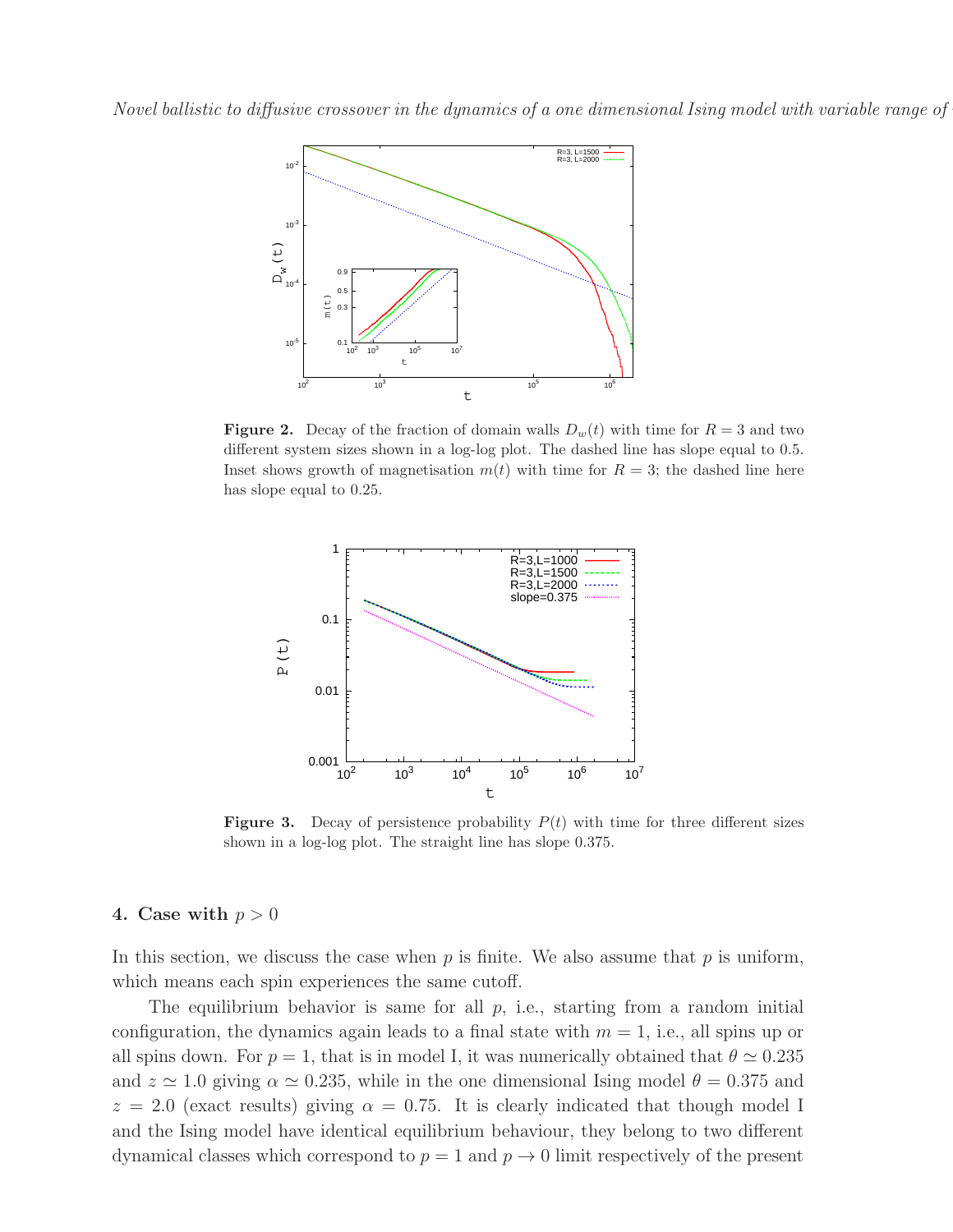model. It is therefore of interest to investigate the dynamics in the intermediate range of p.

#### 4.1. Results for  $0 < p < 1$



<span id="page-5-0"></span>Figure 4. The collapse of scaled order parameter versus scaled time for different values of p, shows  $z = 1$  for  $t < t_1$ . Inset shows unscaled data. System size  $L = 3000$ .

Drastic changes in the dynamics are noted for finite values of  $p < 1$ . The behaviour of all the three quantities,  $m(t)$ ,  $D_w$  and  $P(t)$  shows the common feature of a power law growth or decay with time up to an initial time  $t_1$  which increases with p. The power law behaviour is followed by a very slow variation of the quantities over a much longer interval of time, before they attain the equilibrium values. The power law behaviour in the early time occur with exponents consistent with model I, i.e.,  $z \approx 1$  and  $\theta \approx 0.235$ . This early time behaviour accompanied by model I exponents is easy to explain: it occurs while the domain sizes are less than  $pL/2$  such that the size sensitivity does not matter and the dynamics is identical to that in model I. As the domain size increase beyond this value, the sizes of the neighbouring domains as sensed by the boundary spin become equal making the dynamics stochastic rather than deterministic as a result of which the dynamics becomes much slower.

We thus argue that since domain size  $\sim t^{1/z}$ , the time up to which model I behaviour will be observed is  $t_1 = (pL/2)^z$ . Since z for model I is 1 we expect that  $t_1 = pL/2$ . For a fixed size L one can then consider the scaled time variable  $t' = t/p$ , and plot the relevant scaled quantities against  $t'$  for different values of  $p$  to get a data collapse up to  $t'_1 = t_1/p$ , independent of p. We indeed observe this, in Figures [4,](#page-5-0) [5](#page-6-0) and [6,](#page-6-1) the scaling plots as well as the raw data are shown. From the raw data,  $t_1$  is clearly seen to be different for different p.

Although the model I behaviour is confirmed up to  $t_1$  and explained easily, beyond  $t_1$ , the raw data do not give any information about the dynamical exponents z and  $\theta$ as no straight forward power law fittings are possible. While an alternative method to calculate  $\theta$  is not known, one may have an estimate of z using an indirect method. It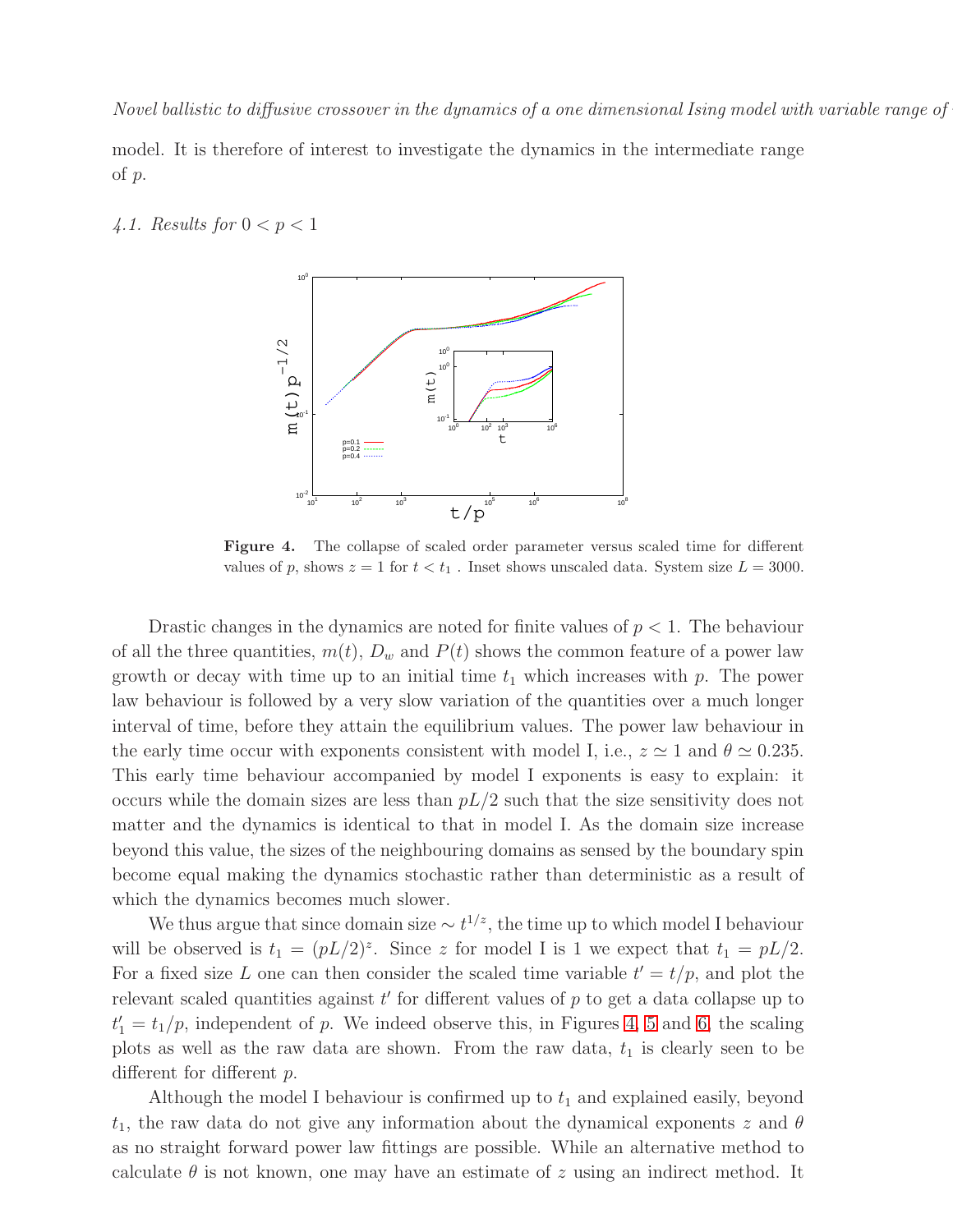

Figure 5. The collapse of scaled fraction of domain walls versus scaled time for different values of p; shows  $z = 1$  for  $t < t_1$ . Inset shows unscaled data. System size  $L = 3000.$ 

<span id="page-6-0"></span>

<span id="page-6-1"></span>Figure 6. Persistence probability versus time for different values of p; the straight line with slope 0.375 shown for comparison. Power law behaviour can be observed only at the initial time. System size  $L = 3000$ . Inset shows the collapse of scaled persistence probability versus scaled time indicating  $z = 1$  for  $t < t_1$ .

has been shown recently that for various dynamical Ising models, the time  $t_{sat}$  to reach saturation varies as  $L^x$  where x is identical to the dynamical exponent  $z$  [\[15,](#page-13-14) [18\]](#page-13-17). One may attempt to do the same here.

Actually it is possible to find out theoretically the form of  $t_{sat}$  from the qualitative behaviour of the dynamical quantities described above and the snapshot of the system (Fig. [7\)](#page-7-0) at times beyond  $t_1$ . At  $t > t_1$ , the domain sizes of the neighbours of any spin at the boundary appear equal such that the domain walls perform random walks slowing down the annihilation process. Domain walls annihilate only after one of the neighbouring domains shrinks to a size  $\langle pL/2 \rangle$  again. In a small system, one can see that the slow process continues with only two domain walls separating two domains remaining in the system at later times (Fig. [7\)](#page-7-0). Even in larger systems, there will be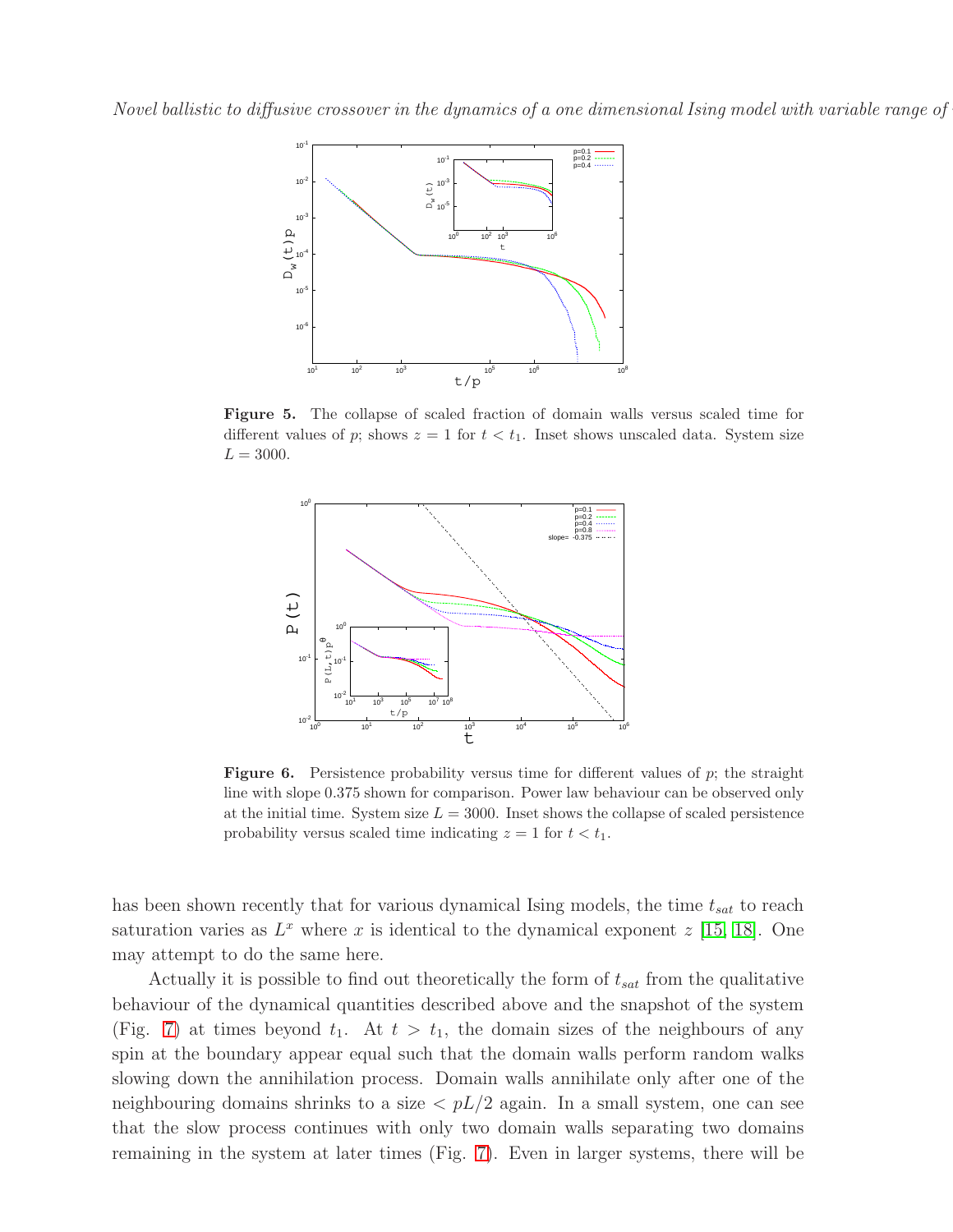

<span id="page-7-0"></span>Figure 7. Snapshot for  $p < 1.0$  ( $p = 0.4$ ) for system size  $L = 100$ .

only a few domain walls remaining making  $D_w \propto 1/N$  at  $t > t_1$  as we note from the inset of Fig [5:](#page-6-0)  $D_w$  remains close to  $O(1/N)$  for a long time before going to zero.

Thus  $t_{sat}$  will have two components,  $t_1$ , already defined and  $t_2$ , the time during which there is a slow variation of quantities over time and the last two domains remain. While  $t_1 \propto pL$ , one can argue that  $t_2 \propto (1-p)^3 L^2$ . The argument runs as follows: Let us for convenience consider the open boundary case. Here, the size sensitivity of the spins is  $R^{open} = qL$  where  $0 \leq q \leq 1$  with the system assuming the model I behaviour for  $q \geq 0.5$ . At very late times, there will remain only one domain boundary in the system separating two domains of size, say,  $\gamma L$  and  $\beta L$ , such that  $\gamma + \beta = 1$ . With both  $\gamma$ ,  $\beta > q$  the domain wall will perform random walk until either of the domains shrinks to a size  $qL$ . (This picture is valid for  $q < 0.5$  and otherwise the dynamics will be simple model I type). Let us suppose that the domain with initial size  $\beta L$  shrinks to  $qL$  in time  $t_2^{open}$  $_2^{open}$  such that the domain wall performs a random walk over a distance s where  $\beta L - s = qL$ . This gives

$$
t_2^{open}(\beta) \propto (\beta - q)^2 L^2.
$$

Or, the average value of  $t_2^{open}$  $_2^{open}$  is given by

$$
t_2^{open} \propto \int_q^{1-q} (\beta - q)^2 L^2 d\beta = \frac{(1 - 2q)^3 L^2}{3}.
$$

The result for the periodic boundary condition is obtained by putting  $q = p/2$  such that

$$
t_2 \propto (1-p)^3 L^2
$$

and therefore

<span id="page-7-1"></span>
$$
t_{sat} = apL + b(1-p)^3 L^2
$$
\n(2)

The above form is also consistent with the fact that  $t_{sat} \propto L^2$  for  $p = 0$  and  $t_{sat} \propto L$  for  $p=1$ .

For large L, the second term in the above equation will dominate making  $t_{sat} \propto$  $(1-p)^3 L^2$ . In order to verify this, we have numerically obtained  $t_{sat}$  and plotted  $t_{sat}/L^2$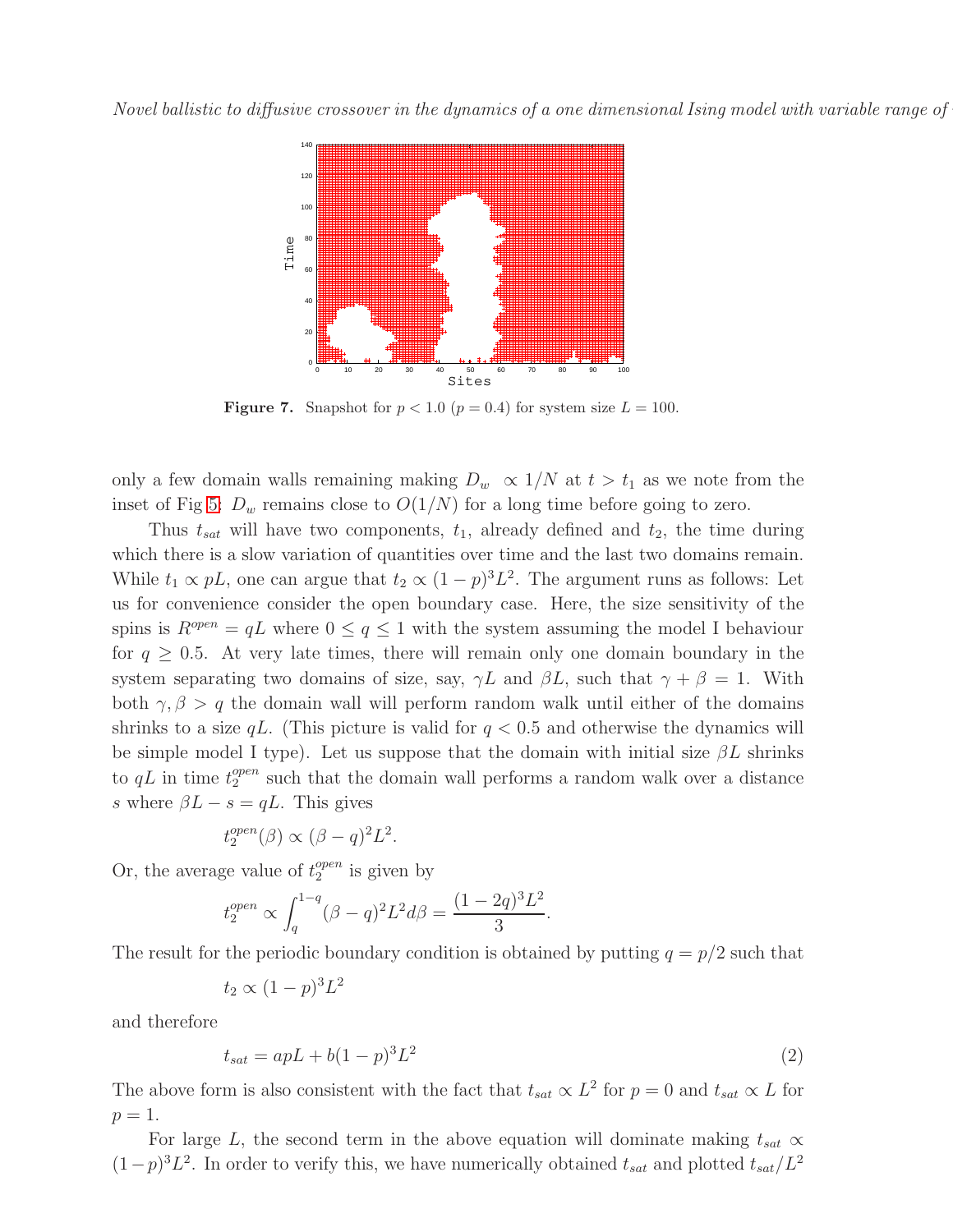

<span id="page-8-0"></span>**Figure 8.** Scaled saturation time  $(t_{sat}/L^2)$  against  $(1-p)$  for different L shows collapse with  $t_{sat}/L^2 \propto (1-p)^3$ .

against  $(1 - p)$  for different L and found a nice collapse and a fit compatible with eq [\(2\)](#page-7-1) (Fig. [8\)](#page-8-0) with  $a \sim 1$  and  $b \sim O(10^{-2})$ . We conclude therefore that in the thermodynamic limit at later times, for any  $p \neq 1$ ,  $z = 2$ , i.e., the dynamics is diffusive. This argument, in fact holds for  $p \to 0$  as well showing that for R finite,  $z = 2$ , as discussed in the preceding section.



<span id="page-8-1"></span>**Figure 9.** Persistence probability as a function of time for  $p = 0.4$  for different sizes. Inset shows that the saturation values of the persistence probability shows a variation  $L^{-\alpha}$  for values of  $p = 0.8, 0.4, 0.2$  (from top to bottom) with  $\alpha \simeq 0.230$ .

We have discussed so far the time dependent behaviour and exponents only. But another exponent  $\alpha$  which appears at  $t \to \infty$  for the persistence probability can also be extracted here. The persistence probabilities show the conventional saturation at large times, with the saturation values depending on L. The log-log plot of  $P(L, t \rightarrow \infty)$ against L shows that power law behaviour is obeyed here with the exponent  $\alpha$  once again coinciding with the model I value,  $\sim 0.23$  for any value of  $p \neq 0$  (Fig. [9\)](#page-8-1).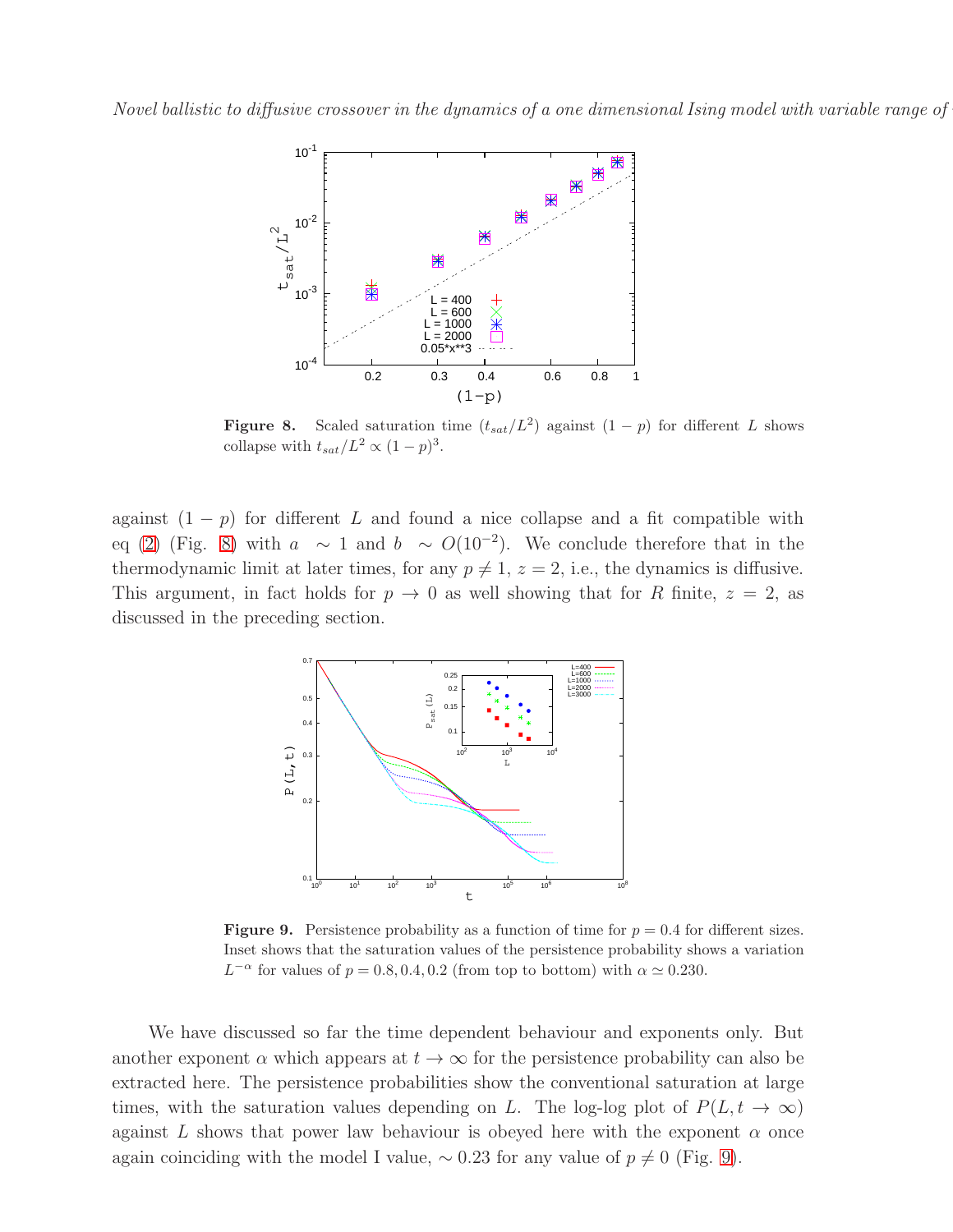Having obtained  $\alpha$ , we use eq [\(1\)](#page-3-1) with trial values of z to obtain a collapse of the data  $PL^{\alpha}$  versus  $t/L^z$  for any value of nonzero  $p < 1$ . As expected, an unique value of z does not exist for which the data will collapse over all  $t/L^z$ . However, we find that using  $z = 1$ , one has a nice collapse for initial times up to  $t_1$  while with  $z = 2$ , the data collapses over later times (Fig. [10\)](#page-9-0). The significance of the result is, an unique value of  $\alpha$  is good for collapse for both time regimes. However, it is not possible to extract any value of  $\theta$  for later times as  $\theta$  is extracted from eq [\(1\)](#page-3-1) in the limit  $t/L^z < 1$  only.



<span id="page-9-0"></span>Figure 10.  $PL^{\alpha}$  versus  $t/L^{z}$  for  $p = 0.4$ , shows a nice collapse for initial times up to  $t_1$  using  $z = 1$  and  $\alpha = 0.233$  (a) while using  $z = 2$  and the same value of  $\alpha$ , the data collapses over later times (b).

#### 4.2. Discussions on the results

At this juncture, several comments and discussions are necessary. We have obtained a crossover behaviour in this model where an initial ballistic behaviour for macroscopic time scales is followed by a diffusive late time behaviour. However, the diffusive behaviour at later times is not apparent in the simple log-log plots of the variables and can be extracted only from the study of the total time to equilibriate. This is due to the fact that the initial ballistic dynamics leaves the system into a non-typical configuration which is evidently far from those on diffusion paths. In fact in the diffusive regime, the coarsening process hardly continues in terms of domain growth as only few domain walls remain at  $t > t_1$ .

A consequence of this is evident in the behaviour of the persistence at later times. One may expect that the persistence exponent 3/8 may be obtained at very late times as here one has independent random walkers, few in number, which annihilate each other as they meet much like in a reaction diffusion process. However, such an exponent is not observed from the data (Fig. [6\)](#page-6-1). Although with  $z = 2$  we can obtain a collapse at later times, it is not possible to obtain a value of  $\theta$ . Since persistence is a non-Markovian phenomena and it depends on the history, the exponent may not be apparent even if the phenomena is reaction diffusion like. Therefore to analyse the dynamical scenario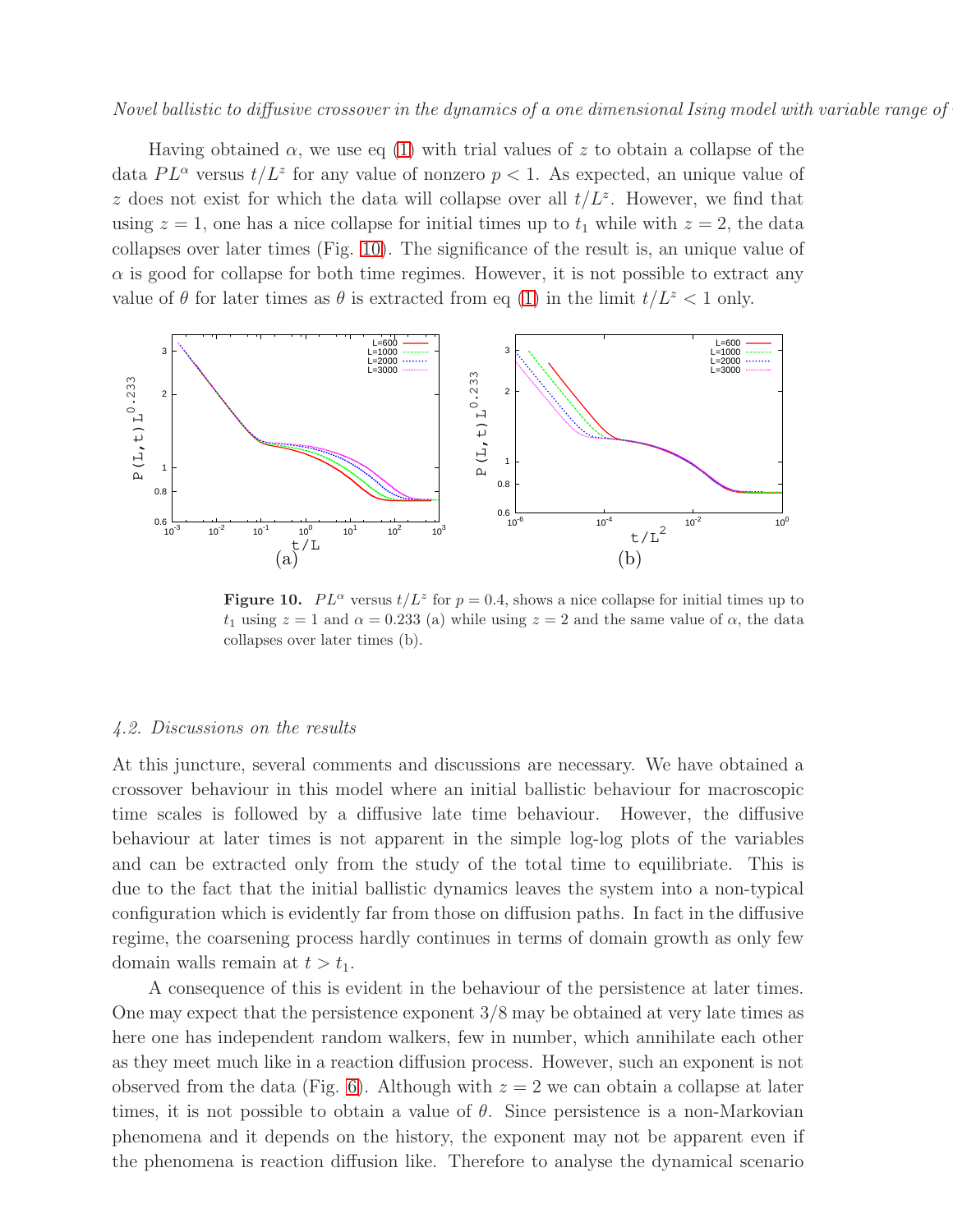further, we study the persistence in a different way. In order to study the persistence dynamics beyond  $t = t_1$ , we reset the zero of time at  $t = t_1$ . In case the number of domain walls left in the system at  $t_1$  is of the order of the system size  $(O(L))$ , the behaviour of persistence should be as in the case of Ising model, i.e., a power law decay with exponent 3/8. On the other hand, if the number of independent random walkers is finite (i.e., vanishes in the  $L \to \infty$  limit) which can not annihilate each other, the persistence probability is approximately

<span id="page-10-0"></span>
$$
P_{rand}(t, L) = 1 - ct^{1/2}/L,\t\t(3)
$$

where we have assumed that number of distinct sites visited by the walker is proportional to the distance travelled, which is  $O(t^{1/2})$ .



<span id="page-10-1"></span>**Figure 11.** Persistence probability shows a decay as a function of time when  $t_1$  is set as the initial time. The  $L = 6000$  curve is fitted to the form  $P_{rand}(t, L) = 1 - ct^y/L$ with  $y = 0.5$  (shown with the broken line). Inset shows the variation of y with system size.  $p = 0.4$  here.

We find that in the present case, resetting the zero of time at  $t_1$ , the persistence probability shows a decay before attaining a constant value. The decay for a large initial time interval can be fitted to a form  $\tilde{P}(t) = 1 - ct^y$  where the exponent y increases with L and clearly tends to saturate at 0.5 as the system size is increased. This shows that the persistence probability is identical to [\(3\)](#page-10-0) in form (Fig. [11\)](#page-10-1). This signifies that at  $t > t_1$ , the dynamics only involves the motions of random walkers which do not meet and annihilate each other for a long time and explains the fact that domain walls remain a constant over this interval. Only at very large times close to equilibriation the domain walls meet and the persistence probability starts deviating from the behaviour given by [\(3\)](#page-10-0). Actually once one of the neighbouring domains becomes less than  $pL/2$  in size, the random walk will cease to take place and will become ballistic, which finally leads to annihilation within a very short time. Therefore although we have at later times independent walkers performing random walk, the power law behaviour with exponent 3/8 will never be observed (even when the origin of the time is shifted) as the annihilation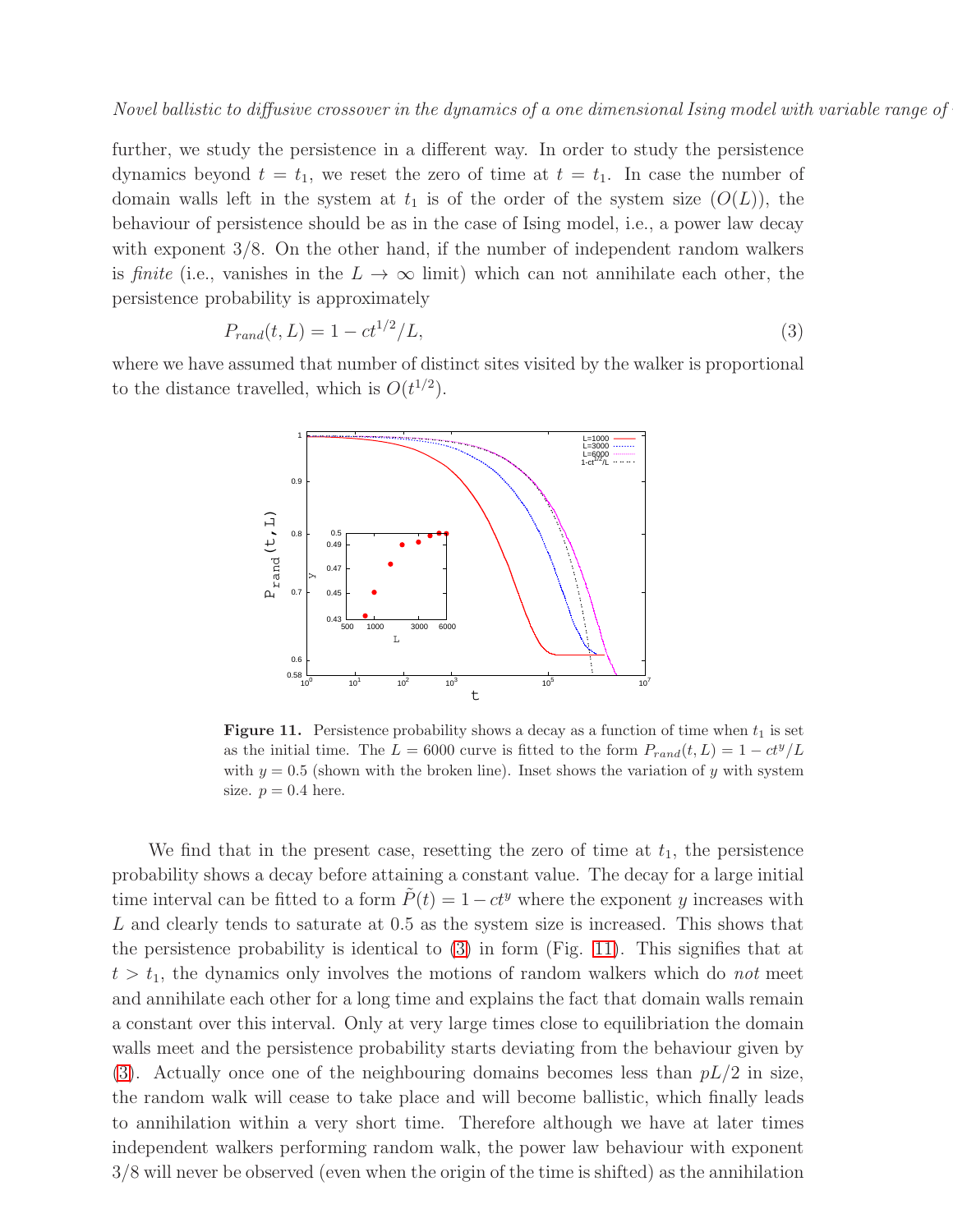here is not taking place as in a usual reaction diffusion system but determined by the model I like dynamics. It may also be noted that beyond  $t = t_1$ , annihilations occur only when the system is very close to equilibriation unlike in a reaction diffusion system where annihilations occur over all time scales.

The reason why a single value of  $\alpha$  is valid for both  $t > t_1$  and  $t < t_1$  is also clear from the above study. We expect that at  $t = t_1$ , the number of persistent sites  $\propto L^{-\alpha}$ with the value of  $\alpha \simeq 0.235$  as in model I. The additional number of sites which become non-persistent beyond  $t_1$  is proportional to  $(t-t_1)^y/L$  and therefore at  $t = t_{sat}$  expected number of persistent site is

$$
c_1 L^{-\alpha} - c_2 (t_{sat} - t_1)^y / L = c_1 L^{-\alpha} - c_2 t_2^y / L ,
$$

where  $c_1, c_2$  are proportionality constants. Since in the thermodynamic limit  $y \to 1/2$ and  $t_2 \propto L^2$ , the number of persistence sites remains  $\propto L^{-\alpha}$ . Here we have assumed  $c_2$ to be independent of L, the assumption is justified by the result.

### 5. The case with quenched randomness

In this section, we briefly report the behaviour of the system when each spin is assigned a value of  $p \ (0 \leq p \leq 1)$  randomly from a uniform distribution. The randomness is quenched as the value of p assumed by a spin is fixed for all times.

Here we note that the equilibrium behaviour, all spins up or down is once again achieved in the system. However the time to reach equilibrium values are larger than the  $p = 1$  case.



<span id="page-11-0"></span>**Figure 12.** Saturation time  $(t_{sat})$  against system size L shows  $z = 1$ . Inset on the top left shows the persistence probability  $P(t)$  with time which follows a power law decay with exponent ∼ 0.235 initially. The other inset on the bottom right shows the growth of magnetisation  $m(t)$  with time where the initial variation is like  $m(t) \sim t^{1/2}$ .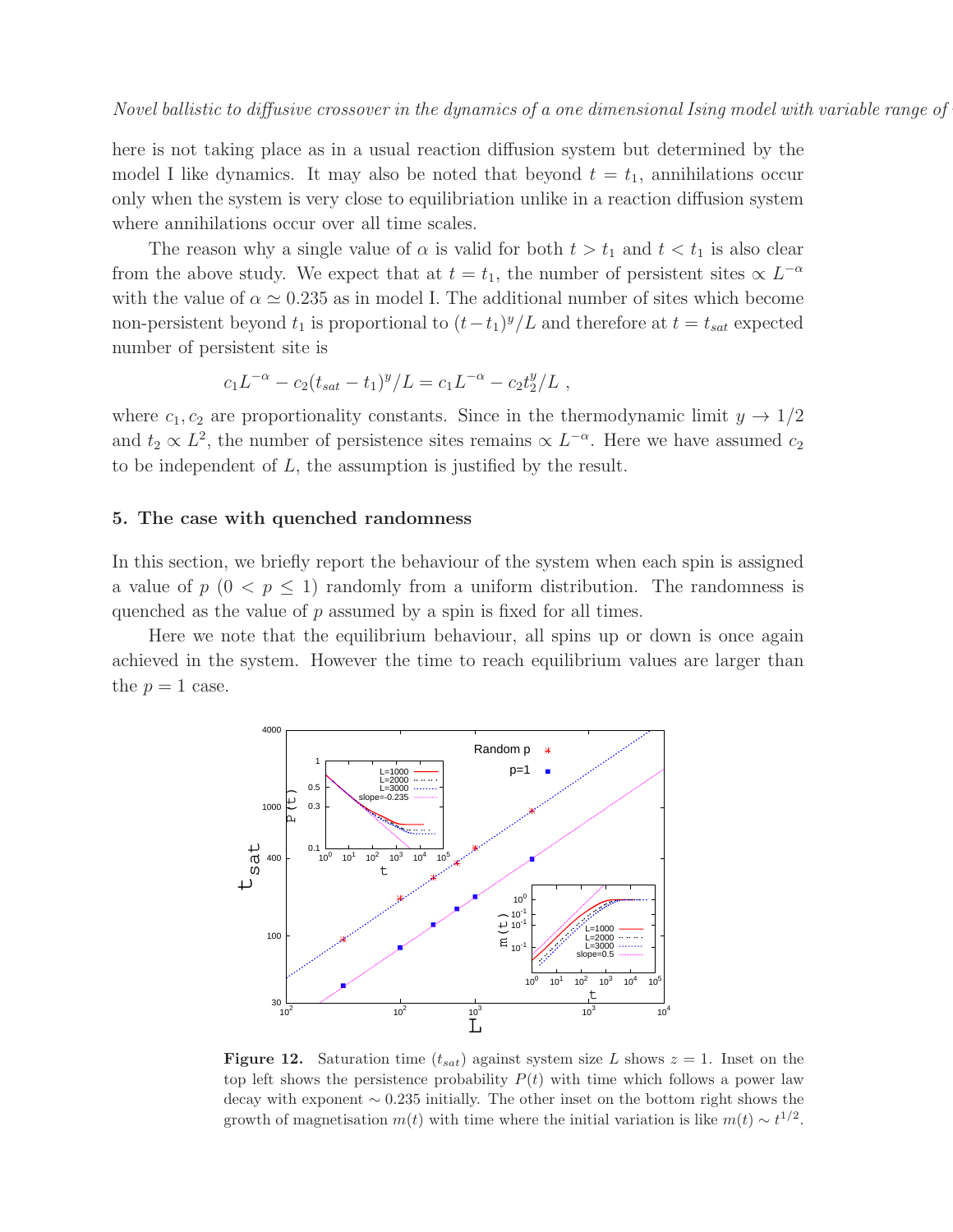The entire dynamics of the system, once again, can be regarded as walks performed by the domain walls. For  $p = 1$  for all sites, the walks are ballistic with the tendency of a domain wall being to move towards its nearest one. For  $0 < p \leq 1$  but same for all sites, as discussed in the previous section, the walk is either ballistic (at initial times) or diffusive (at later times) but identical for all the walkers. When  $p$  is different for each site, one expects that when a site with a relatively large  $p$  is hit, the corresponding domain wall will move towards its nearest domain wall while when a site with relatively small  $p$  is hit, the dynamics of the domain wall will be diffusive.

It has been previously noted that model I with noise (of a different kind) which induces similar mixture of diffusive and ballistic motions shows an overall ballistic behaviour (for finite noise) with the value of the dynamic exponent equal to unity [\[15\]](#page-13-14). In the present model with quenched randomness also, we find, by analyzing the saturation times that  $z = 1$ . However, the variation of the magnetisation, domain walls and persistence show power law scalings with exponents corresponding to model I only for an initial range of time (Fig [12\)](#page-11-0).

#### 6. Summary and concluding remarks

In summary, we have proposed a model in which a cutoff is introduced in the size of the neighbouring domains as sensed by the spins. The cutoff  $R$  is expressed in terms of a parameter p. At  $p \to 0$  (finite R) and  $p = 1$  it shows pure diffusive and ballistic behavior respectively. In the uniform case where  $p$  is same for all spins, a ballistic to diffusive crossover occurs in time for any nonzero  $p \neq 1$ . Usually in a crossover phenomenon, where a power law behaviour occurs with two different exponents, the crossover is evident from a simple log-log plot. In this case, however, the crossover phenomena is not apparent as a change in exponents in simple log-log plots does not appear. The crossover occurs between two different types of phenomena, the first is pure coarsening in which domain walls prefer to move towards their nearest neighbours as in model I and one gets the expected power law behaviour. At  $t_1$ , as mentioned before, some special configurations are generated and therefore the second phenomena involves pure diffusion of a few domain walls (density of domain walls going to zero in the thermodynamic limit) which remain non-interacting up to large times. Naturally, the only dynamic exponent in the diffusive regime is the diffusion exponent  $z = 2$  which is *distinct* from the growth exponent  $z = 1$ . So the two dynamic exponents not only differ in magnitude, they are connected to distinct phenomena as well. This crossover behaviour is therefore a striking feature for the model. For R finite  $(p \to 0)$ , there is no crossover effect, as the time  $t_1$  is too small to generate these special configurations and usual reaction diffusion type of behaviour prevails.

Persistence probability, in whichever way one sets the zero of time, does not show any power law behaviour in the second time regime. At the same time, a single value of  $\alpha$  is required for the collapse in the two regimes.

Another point of interest is that while  $z = 2$  is expected for nonzero  $p \neq 1$  values